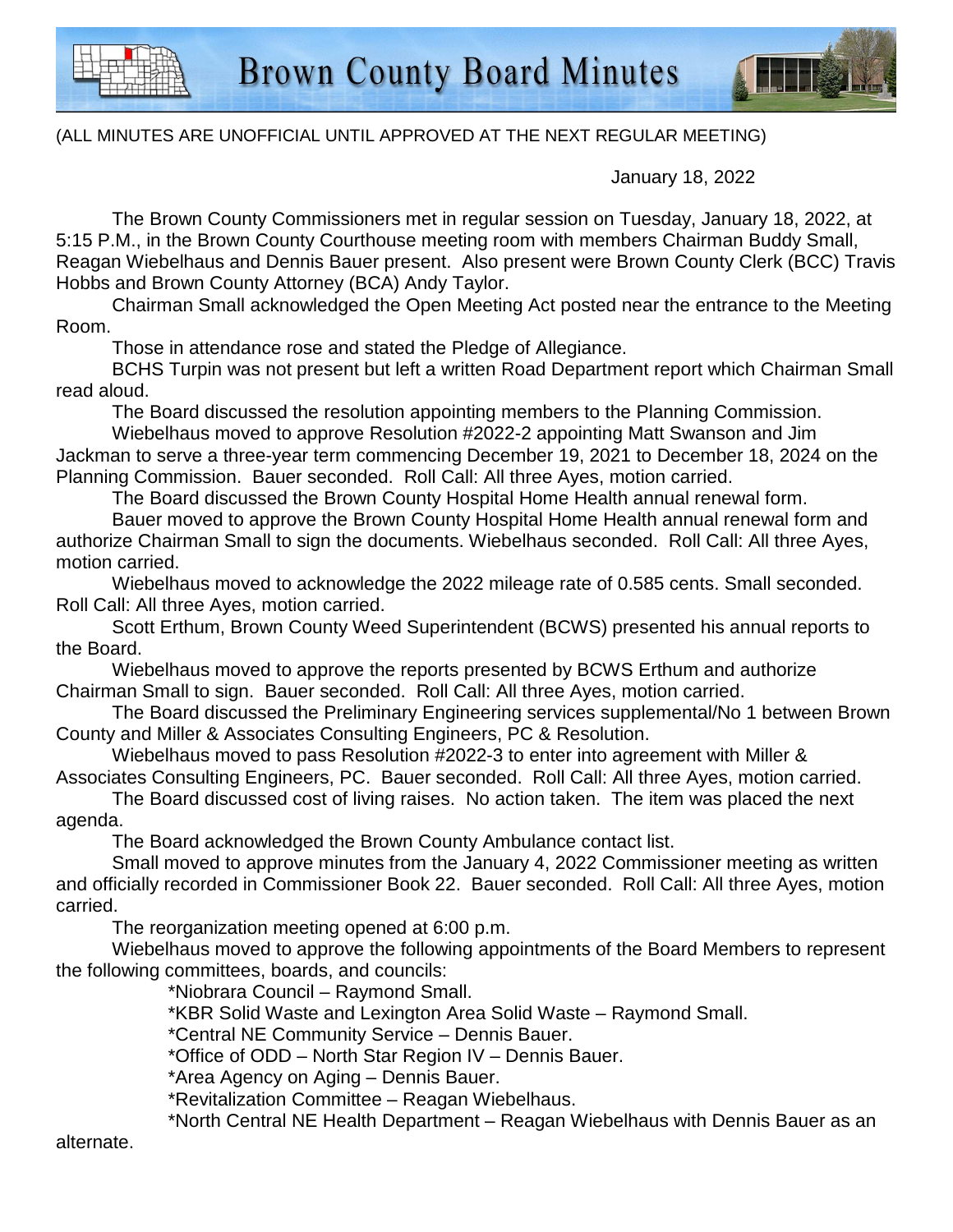

**Brown County Board Minutes** 



\*County-Wide Law Enforcement – Reagan Wiebelhaus.

\*Region IV Behavioral Mental Health – Raymond Small.

\*NCDC – Dennis Bauer with alternate Raymond Small.

\*Brown County Hospital Board Meetings – Reagan Wiebelhaus and Raymond Small as

an alternate.

Brown County Safety Committee – Dennis Bauer

Bauer seconded. Roll Call: All three Ayes, Motion carried.

Wiebelhaus moved to approve the holidays for 2022 and 2023 to be observed by Brown County as follows:

| Monday, February 21, 2022-------------------------------President's Day                 |
|-----------------------------------------------------------------------------------------|
|                                                                                         |
|                                                                                         |
| Monday, July 4, 2022---<br>-----------------------------------Independence Day          |
|                                                                                         |
| Monday, September 5, 2022--------------------------<br>-Labor Day                       |
| Monday, October 10, 2022---------Columbus Day/Indigenous Peoples' Day                   |
| ---------------------<br>Friday, November 11, 2022--<br>--Veteran's Day                 |
| Thursday, November 24, 2022-------------------------Thanksgiving Day                    |
| ----------------------Day after Thanksgiving<br>Friday, November 25, 2022--             |
| Monday, December 26, 2022-------------------------Christmas Day Observed                |
| -----------------------New Year's Day Observed<br>Monday, January 2, 2023--             |
| Monday, January 16, 2023-------------------------------Martin Luther King Day           |
| As well as any day, the President of the United States may declare a holiday throughout |
| the year.                                                                               |

Bauer seconded. Roll Call: All three Ayes, motion carried.

Wiebelhaus moved to approve the following banks for Brown County bank depositories with checking accounts and pledged securities:

\*Homestead Bank of Chadron of Ainsworth, Nebraska.

\*West Plains Bank of Ainsworth, Nebraska.

\*Union Bank and Trust of Ainsworth, Nebraska.

\*Nebraska Public Agency Investment Trust (NPAIT) and

\*Nebraska Federal Investment Trust (NFIT) with respectively Resolution # 2022-4, 5, 6, 7 and 8. Small seconded. Roll Call: All three Ayes, motion carried.

Wiebelhaus moved to set the Board of Equalization Meeting and the regular Commissioner Meeting dates to the first and third Tuesdays of each month; starting time BOE at 5:00 P.M., and Regular Commissioner Meeting time at 5:15 P.M. Bauer seconded. Roll Call: All three Ayes, motion carried.

Wiebelhaus moved to approve the Ainsworth Star-Journal as the local newspaper to publish all legal issues, KBRB Radio Station and the Brown County website for announcements of all issues. Bauer seconded. Roll Call: All three Ayes, motion carried.

Wiebelhaus moved to appoint Raymond Small as Chairman and Denny Bauer as Vice-Chairman of the Brown County Commissioner Board for the 2022 Year. Small seconded. Roll Call: All three Ayes, motion carried.

Wiebelhaus moved to reappoint Kenneth Turpin as the Brown County Highway Superintendent. Small seconded. Roll Call: All three Ayes, motion carried.

Wiebelhaus moved to appoint Lloyd Smith as Brown County Surveyor. Small seconded. Roll Call: All three Ayes, motion carried.

The reorganization meeting closed at 6:10 p.m.